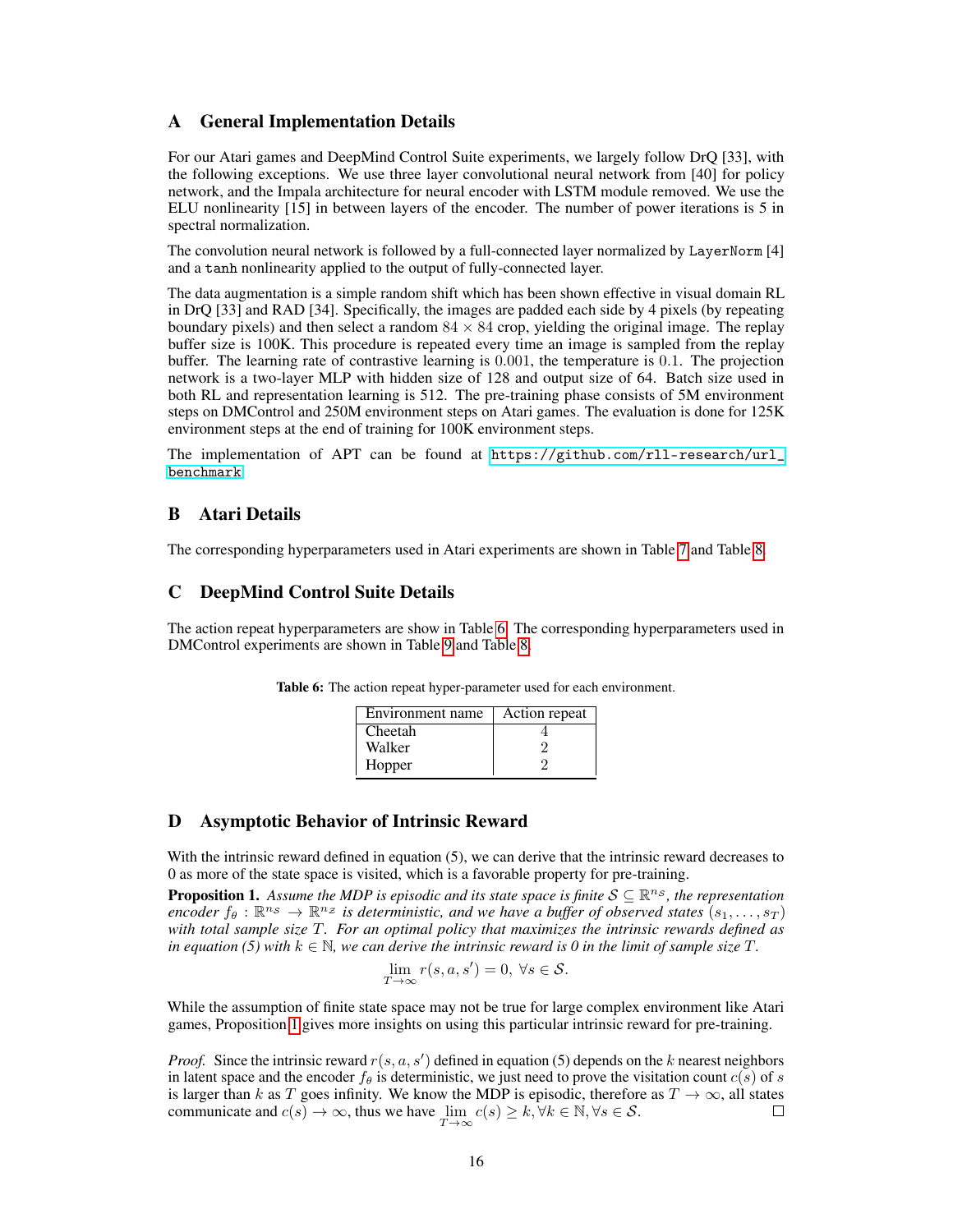<span id="page-1-0"></span>

| Parameter                                  | Setting                              |  |  |
|--------------------------------------------|--------------------------------------|--|--|
| Data augmentation                          | Random shifts and Intensity          |  |  |
| Grey-scaling                               | True                                 |  |  |
| Observation down-sampling                  | $84 \times 84$                       |  |  |
| Frames stacked                             | $\overline{4}$                       |  |  |
| Action repetitions                         | 4                                    |  |  |
| Reward clipping                            | $[-1, 1]$                            |  |  |
| Terminal on loss of life                   | True                                 |  |  |
| Max frames per episode                     | 108k                                 |  |  |
| Update                                     | Double O                             |  |  |
| Dueling                                    | True                                 |  |  |
| Target network: update period              | 1                                    |  |  |
| Discount factor                            | 0.99                                 |  |  |
| Minibatch size                             | 32                                   |  |  |
| RL optimizer                               | Adam                                 |  |  |
| RL optimizer (pre-training): learning rate | 0.0001                               |  |  |
| RL optimizer (fine-tuning): learning rate  | 0.001                                |  |  |
| RL optimizer: $\beta_1$                    | 0.9                                  |  |  |
| RL optimizer: $\beta_2$                    | 0.999                                |  |  |
| RL optimizer: $\epsilon$                   | 0.00015                              |  |  |
| Max gradient norm                          | 10                                   |  |  |
| Training steps                             | 100k                                 |  |  |
| <b>Evaluation</b> steps                    | 125k                                 |  |  |
| Min replay size for sampling               | 1600                                 |  |  |
| Memory size                                | Unbounded                            |  |  |
| Replay period every                        | 1 step                               |  |  |
| Multi-step return length                   | 10                                   |  |  |
| Q network: channels                        | 32, 64, 64                           |  |  |
| Q network: filter size                     | $8 \times 8, 4 \times 4, 3 \times 3$ |  |  |
| Q network: stride                          | 4, 2, 1                              |  |  |
| Q network: hidden units                    | 512                                  |  |  |
| Non-linearity                              | ReLU                                 |  |  |
| Exploration                                | $\epsilon$ -greedy                   |  |  |
| $\epsilon$ -decay                          | 2500                                 |  |  |

Table 7: Hyper-parameters in the Atari suite experiments.

Table 8: Hyper-parameters for Learning the Neural Encoder.

<span id="page-1-1"></span>

| Parameter            | Setting                                                                 |  |  |  |
|----------------------|-------------------------------------------------------------------------|--|--|--|
| Value of k           | search in $\{3, 5, 10\}$                                                |  |  |  |
| Temperature          | 0.1                                                                     |  |  |  |
| Non-linearity        | ELU                                                                     |  |  |  |
| Network architecture | same as the O network encoder (Atari) or the shared encoder (DMControl) |  |  |  |
| FC hidden size       | 1024                                                                    |  |  |  |
| Output size          |                                                                         |  |  |  |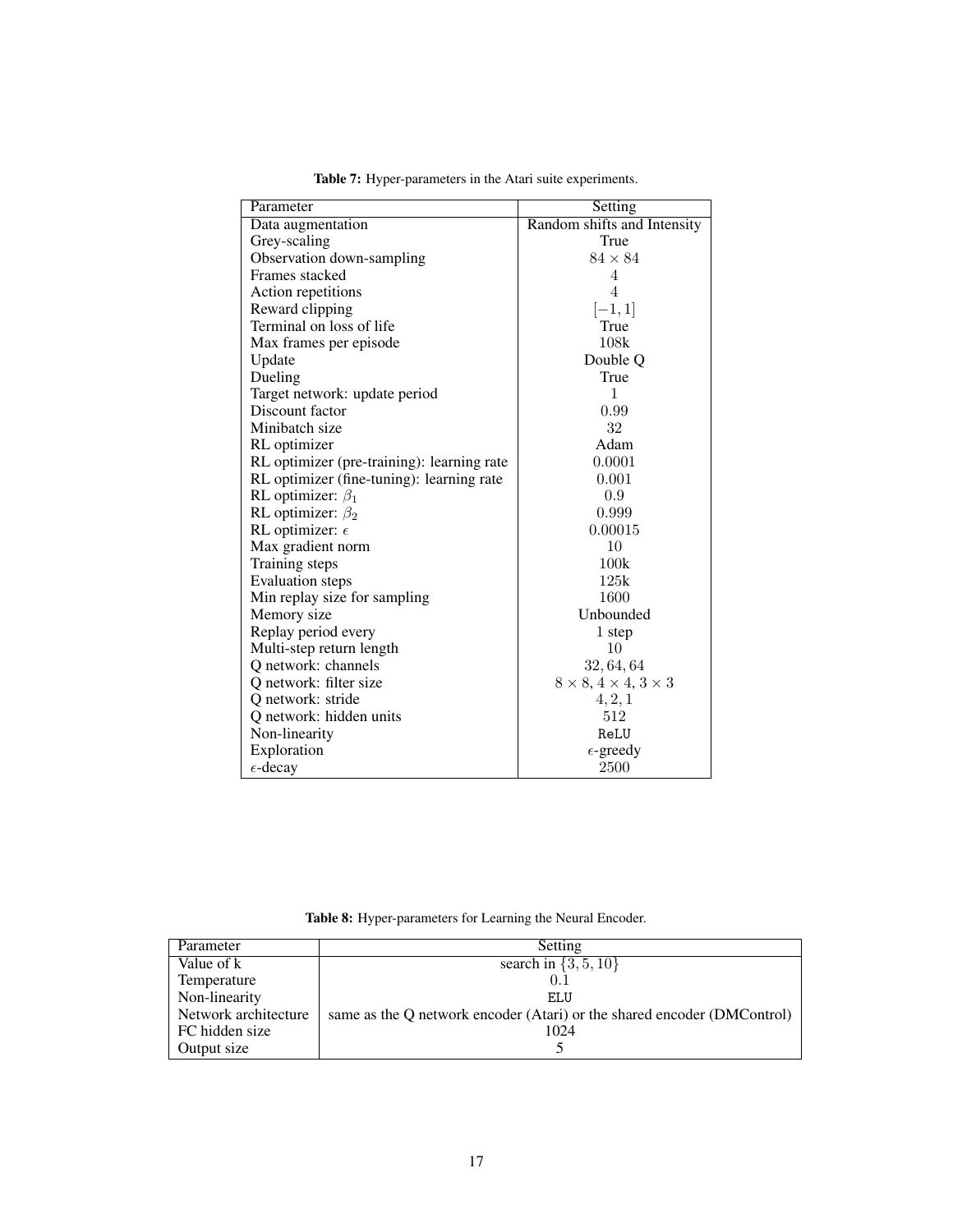| Parameter                                 | Setting                                    |  |
|-------------------------------------------|--------------------------------------------|--|
| Data augmentation                         | Random shifts                              |  |
| Frames stacked                            | 3                                          |  |
| Action repetitions                        | Table 6                                    |  |
| Replay buffer capacity                    | 100000                                     |  |
| Random steps (fine-tuning phase)          | 1000                                       |  |
| RL minibatch size                         | 512                                        |  |
| Discount $\gamma$                         | 0.99                                       |  |
| RL optimizer                              | Adam                                       |  |
| RL learning rate                          | $10^{-3}$                                  |  |
| <b>Contrastive Learning Temperature</b>   | 0.1                                        |  |
| Shared encoder: channels                  | 32, 32, 32                                 |  |
| Shared encoder: filter size               | $3 \times 3$ , $3 \times 3$ , $3 \times 3$ |  |
| Shared encoder: stride                    | 2, 2, 2, 1                                 |  |
| Actor update frequency                    | 2                                          |  |
| Actor log stddev bounds                   | $[-10, 2]$                                 |  |
| Actor: hidden units                       | 1024                                       |  |
| Actor: layers                             | 3                                          |  |
| Critic Q-function: hidden units           | 1024                                       |  |
| Critic target update frequency<br>2       |                                            |  |
| Critic Q-function soft-update rate $\tau$ | 0.01                                       |  |
| Non-linearity                             | ReLU                                       |  |

<span id="page-2-0"></span>Table 9: Hyper-parameters in the DeepMind control suite experiments.

# E DeepMind Control Suite Sparse Environments

In addition to the existing tasks in DMControl, we tested different methods on three set customized sparse reward tasks: (1) *{HalfCheetah, Hopper, Walker} Jump Sparse*: the agent receives a positive reward 1 for jumping above a given height otherwise reward is 0. (2) *{HalfCheetah, Hopper, Walker} Reach Sparse*: the agent receives positive reward 1 for reaching a given target location otherwise reward is 0. (3) *Walker Turnover Sparse*: the initial position of Walker is turned upside down, and receives reward 1 for successfully turning itself over otherwise 0. In all the considered tasks, the episode ends when the goal is reached.

# F Scores on the full 57 Atari games

A comparison between APT and baselines on each individual Atari game is shown in Table [10.](#page-3-0) Prior work has reported different numbers for some of the baselines, particularly SimPLe and DQN. To be rigorous, we pick the best number for each game across the tables reported in van Hasselt et al. [61] and Kielak [31]. APT achieves super-human performance on 12 games, compared to a maximum of 11 for any previous methods and achieves scores significantly higher than any previous methods.